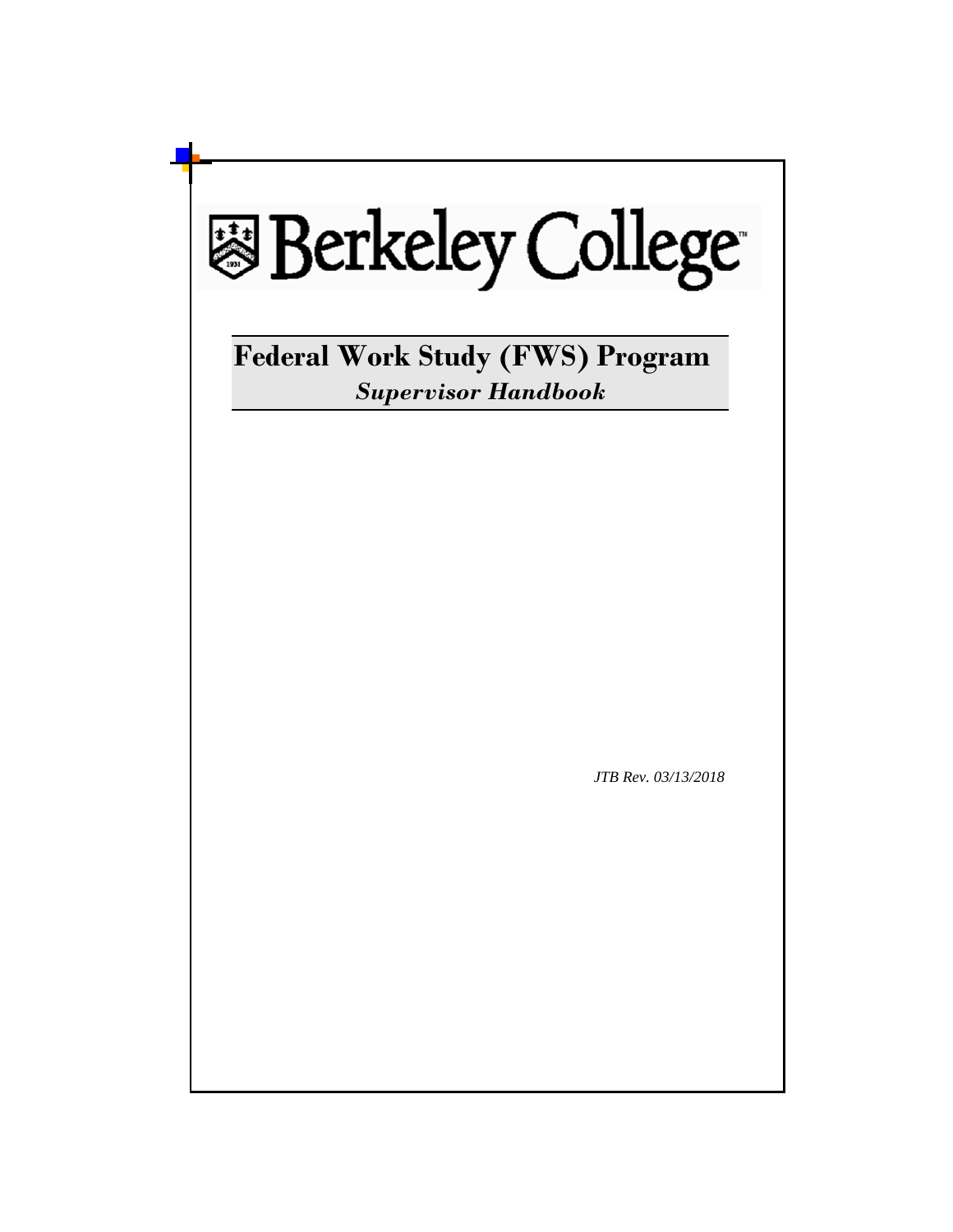#### **What is the Federal Work Study Program?**

The Federal Work Study (FWS) Program is a Title IV aid program designed to help students with financing their education in addition to providing them with valuable on-the-job experience.

FWS positions could be located either on-campus or off-campus. On-campus positions are located within Berkeley College. Most departments who provide student services are eligible to hire from the FWS program. Notable exceptions include Admissions and Student Accounts.

Off-campus positions are located outside of the College and must always be for not forprofit institutions. Off-campus positions are further subdivided in two different categories: Community Service and Family Literacy.

Most off-campus positions benefitting the general public will be classified under Community Service. Of particular note is that federal guidelines require that at least 7% of the FWS allocation must be spent in Community Service.

*"Most departments who provide student services are eligible to hire from the FWS program. Notable exceptions include Admissions and Student Accounts"*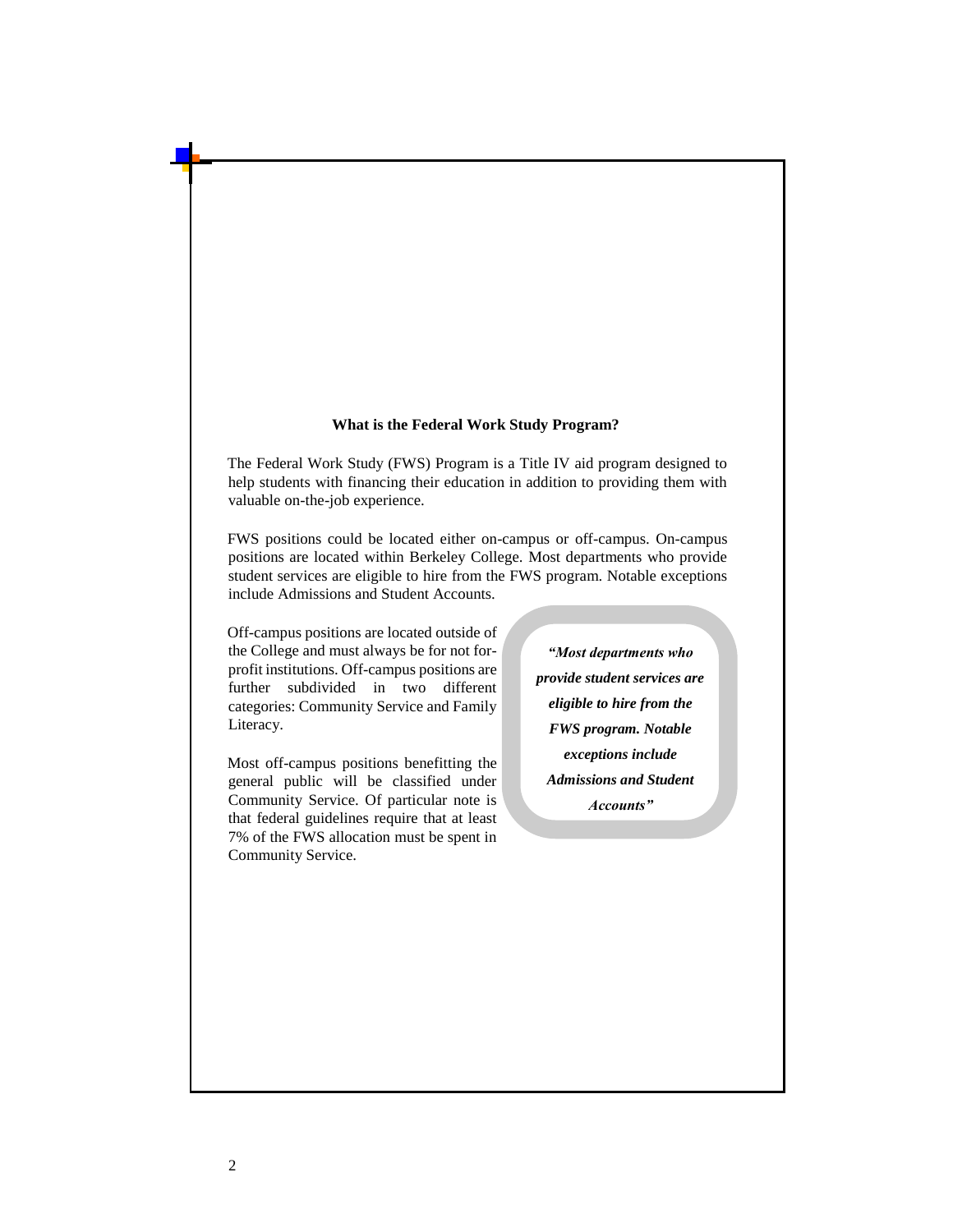### **In summary...**

- Federal Work Study positions can be on oroff campus.
- At least 7% of salaries paid must be spent as Community Service.
- Federal Work Study is a Title IV aid program. For most positions, 75% of a student's salary is reimbursed by the government. Family Literacy positions are reimbursed at 100%.

Both on-campus positions and off campus, Community Service positions are reimbursed by the federal government at 75%. The remaining 25% of the salary is paid by Berkeley.

Positions where students are providing services to children such as reading or mathematics tutoring or day/after-care programs are classified as Family Literacy. Family Literacy positions offer significant advantage in that salaries are reimbursed at a 100% rate. Further, Berkeley becomes eligible for additional funding if Family Literacy salaries reach 5% of the FWS allocations.

The Federal Work Study Department under Financial Aid is charged to coordinate all activities within the Federal Work Study program.

**Obtaining a Federal Work Study Position** 

Each year, the Federal Work Study Department, in consultation with the COOs and Career Services, creates a budget for the aid year. Each aid year begins on July 1st of each year and ends on June 30th of the following year.

Departments interested in adding positions must keep the COO's office informed of their need. Excess funding will be distributed at the COO's discretion. However, the FWS Department reserves the right to make the final decision.

Once a department is approved for a position, the department supervisor must complete a **Job Description Form** and submit this to the FWS Department. For new off-campus placements, a **Request for FWS Services** and **Off-Campus Agreement** is required in addition to the Job Description. All forms can be found on the FWS website at [www.berkeleycollege.edu/fws.](http://www.berkeleycollege.edu/fws) 

Once all requirements are met, the Federal Work Study Department will then post the position on the Federal Work Study job board that can be found at [www.berkeleycollege.edu/fws. T](http://www.berkeleycollege.edu/fws)he position will be visible to the supervisor through the Recruitment Gateway in their Ultipro account.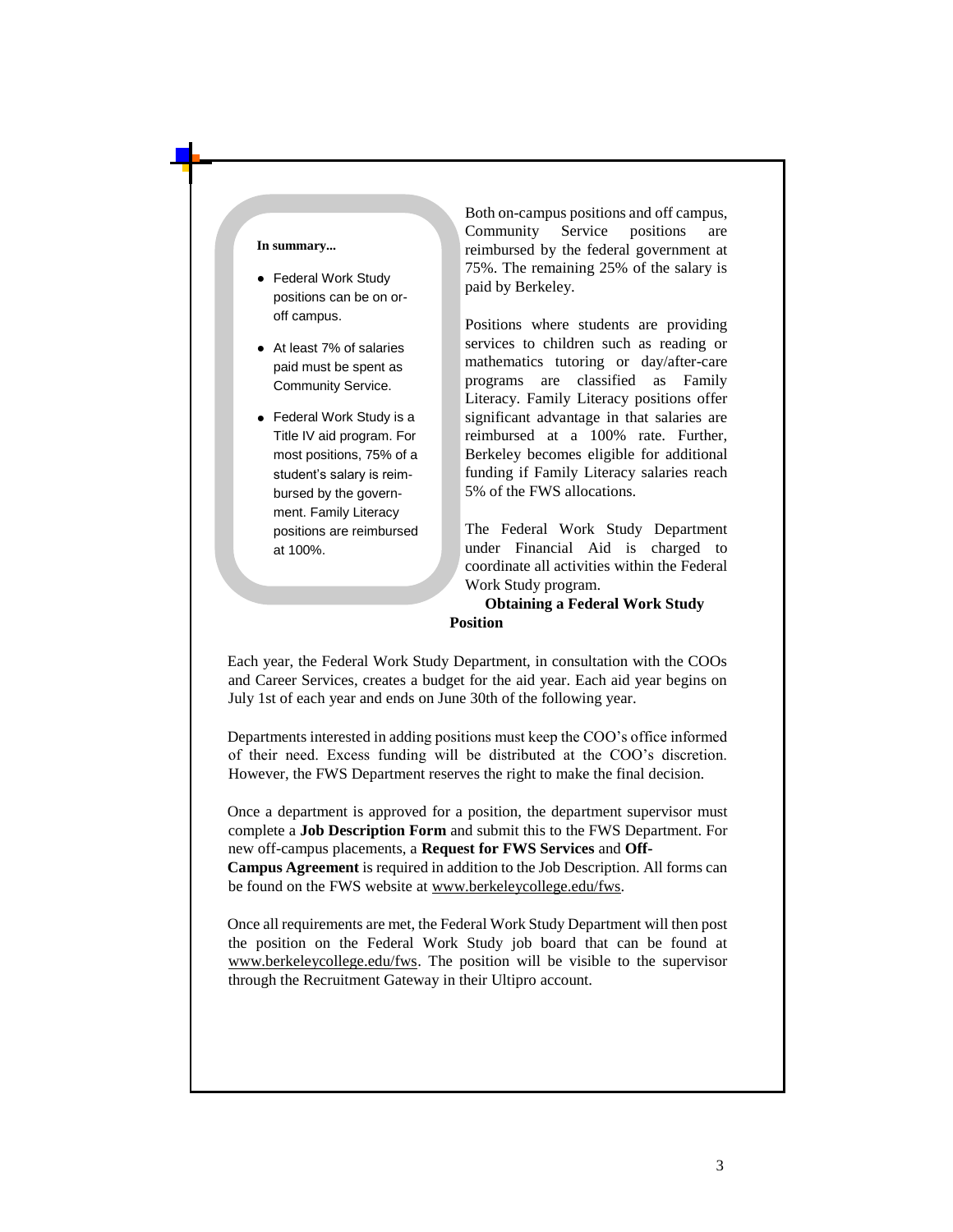| <b>Searching For Federal Work Study Students</b>                                                                                                                                                                                                                                                                                                                                                               |  |  |  |  |
|----------------------------------------------------------------------------------------------------------------------------------------------------------------------------------------------------------------------------------------------------------------------------------------------------------------------------------------------------------------------------------------------------------------|--|--|--|--|
| Once a position has been posted, students apply directly to the FWS positions<br>through the job board. Students must complete the application<br>and input their accurate student ID number. Missing or<br>inaccurate ID numbers will result in a rejected application.                                                                                                                                       |  |  |  |  |
| The Federal Work Study Department screens all applicants<br>with valid student ID numbers for FWS eligibility.                                                                                                                                                                                                                                                                                                 |  |  |  |  |
| Supervisors and Career Services will only be able to view<br>applicants deemed eligible by the FWS Department. They may<br>then contact the student directly to set-up an interview. They<br>will be responsible for all aspects of the interview. Hiring<br>Managers are encouraged to use Ultipro to keep track of<br>applications. An FWS recruitment guide can be found at<br>www.berkeleycollege.edu/fws. |  |  |  |  |
| Once a candidate is hired, they must inform the Federal Work<br>Study Department immediately.<br><b>Federal Work Study Eligibility</b>                                                                                                                                                                                                                                                                         |  |  |  |  |
| $\checkmark$ Must be at least half-time, taking at least 6<br>credits for the semester.                                                                                                                                                                                                                                                                                                                        |  |  |  |  |
| $\checkmark$ Must have sufficient unmet need as<br>determined by Financial Aid.                                                                                                                                                                                                                                                                                                                                |  |  |  |  |
| $\checkmark$ Must be in good academic standing as<br>determined by Advisement.                                                                                                                                                                                                                                                                                                                                 |  |  |  |  |
| <b>FWS Hiring Process</b>                                                                                                                                                                                                                                                                                                                                                                                      |  |  |  |  |
| Once informed of the hire, the Federal Work Study department processes and<br>sends the information to the Human Resources department.                                                                                                                                                                                                                                                                         |  |  |  |  |
| The Human Resources department onboards the student in Ultipro and sends a<br>Welcome Letter via e-mail. The student must click on the link on the letter in<br>order to complete the online hiring paperwork.                                                                                                                                                                                                 |  |  |  |  |
| Once HR confirms the student is clear to start, the student and the supervisor<br>will receive an Acknowledgment Letter from the FWS department stating the<br>hourly pay rate, award amount and start date of the student. Students cannot<br>begin working until the start date written on the Acknowledgment Letter.                                                                                        |  |  |  |  |
| The welcome e-mail will detail helpful information regarding their Ultipro log-<br>in and Direct Deposit.                                                                                                                                                                                                                                                                                                      |  |  |  |  |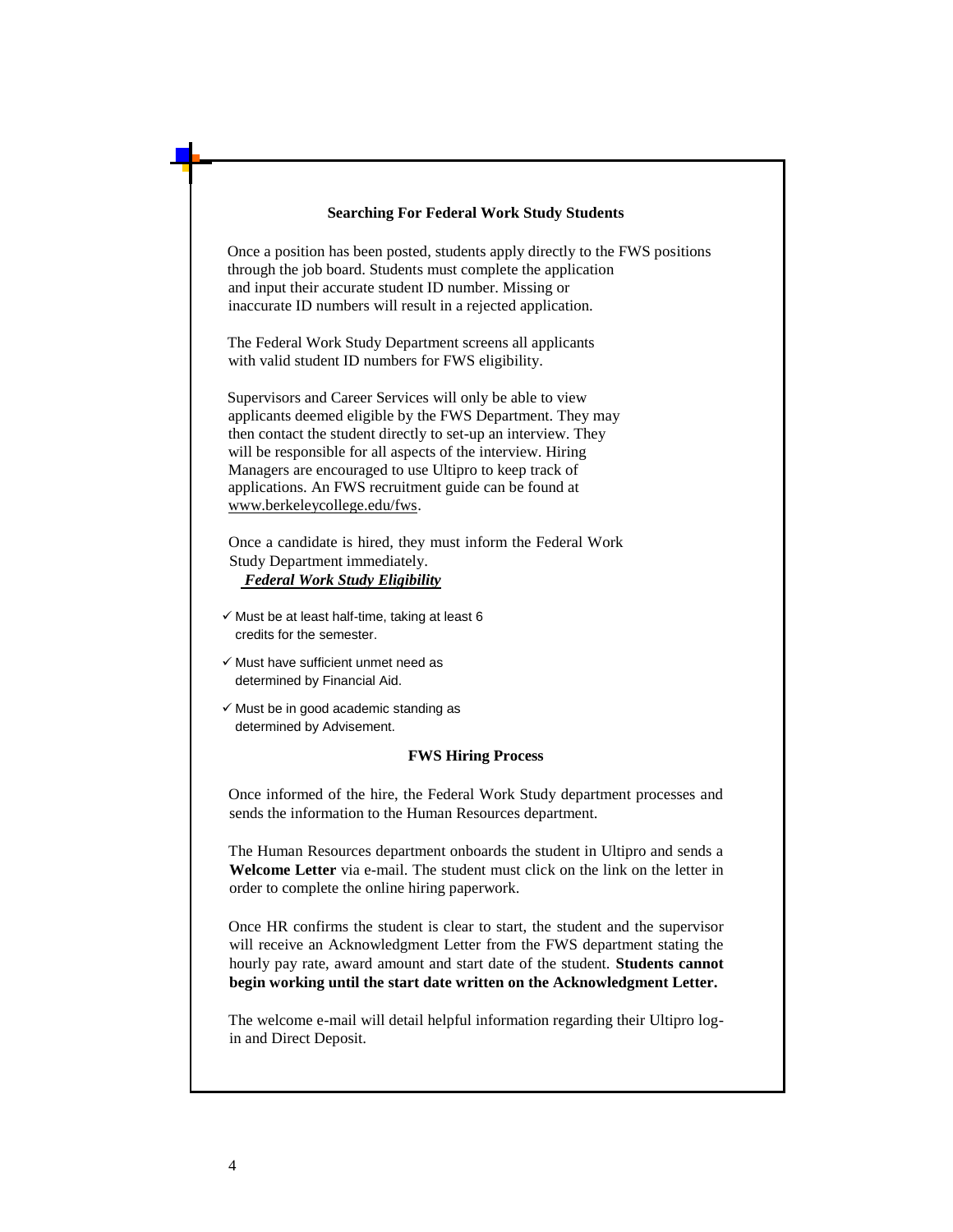### **Post Hire Procedures**

On the first day of work, students must complete an I-9 at [www.newi9.com.](http://www.newi9.com/) Berkeley's employer code is **14022**. After completing the I-9, students must present identification to an I-9 verifier. The I-9 verifier is listed in the welcome e-mail the student received. **The I-9 process must be completed within 3 days of the student's start date.**

**If a student is working on-campus,** they will also need to complete trainings. Within the first week of hire, the **Data Security, FERPA, Ethics and Sexual Harassment** trainings must be completed. These trainings can be found in Ultipro.

*Federal Work Study Hiring Process Summary* 

- 1. Request position from campus COO/FWS Coordinator.
- 2. Complete a Job Request Form and send it to the FWS Coordinator.
- 3. Position is posted. Supervisor checks applicants in Ultipro.
- 4. Supervisor interviews, selects a student and informs the FWSC.
- 5. Student receives and completes Welcome Letter from HR.
- 6. Student and supervisor receive Acknowledgment Letter.
- 7. Student completes the I-9 (and trainings, if on-campus).

**Pay Rates** 

All students are subject to the Pay Rate schedule below:

| <b>Level</b>         | $#$ of credits<br>attained | <b>On-Campus</b><br>(except CAS) | <b>CAS</b> |
|----------------------|----------------------------|----------------------------------|------------|
| Level I & Level II   | $0-60$ credits             | \$13.00                          | \$15.00    |
| Level III & Level IV | 61 credits $&$ up          | \$14.00                          | \$16.00    |
| Off Campus           | \$17.00                    |                                  |            |
| <b>MBA</b>           | \$12.00                    |                                  |            |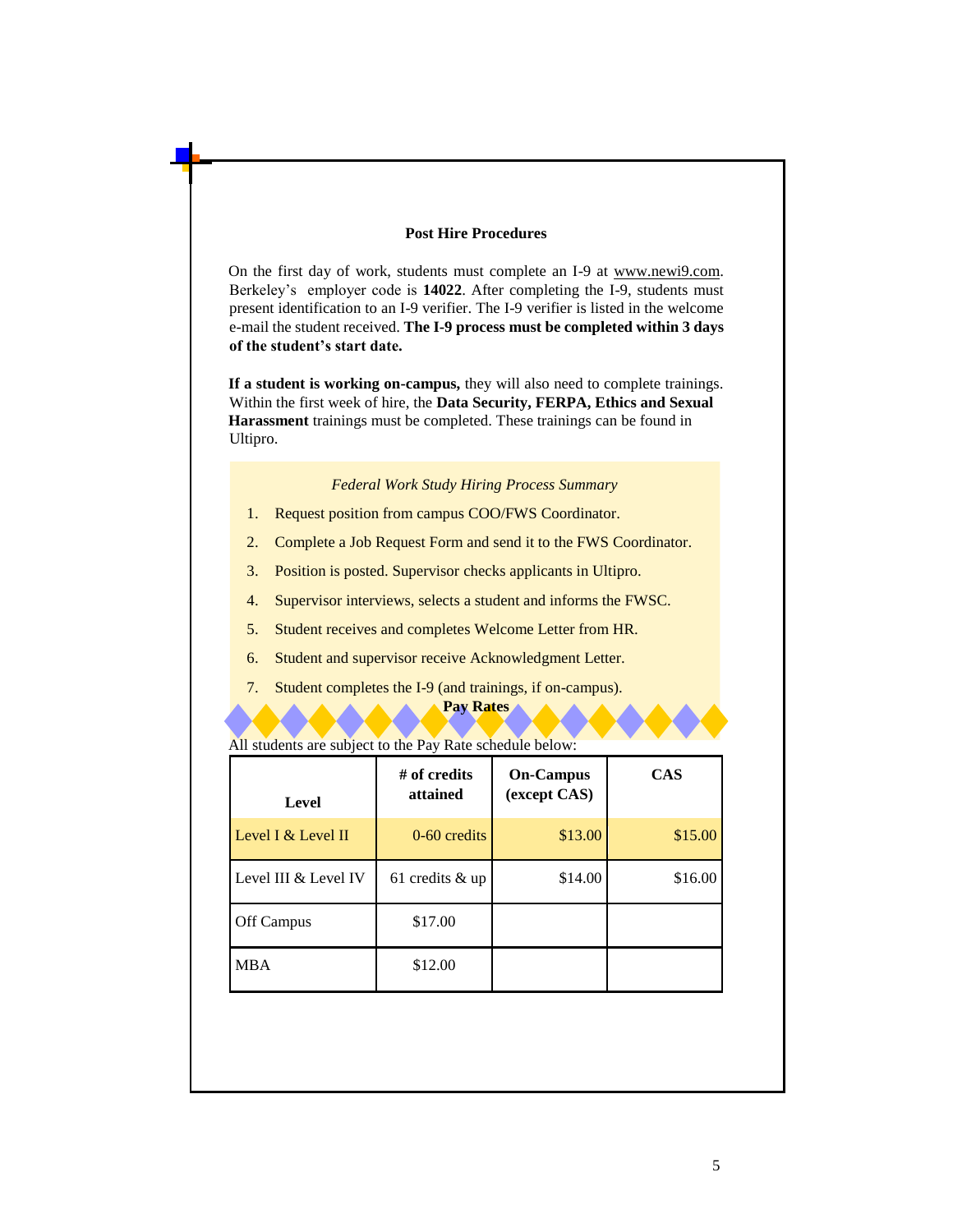Rates listed are per hour. Credits attained are based on the number of credits the student has completed as of the beginning of the term.

#### **Awards**

All Federal Work Study students are awarded the maximum they can earn per semester unless there is no sufficient need or otherwise requested by the supervisor. The number of hours that a student can work per week is a function of the award and the pay rate.

# **Students who begin in the middle of the term will have their earnings pro rated based on the number of weeks remaining.**

Awards are also subject to exceptions. Supervisors who need their FWS student to work additional hours may be granted additional awards upon the FWS department's approval. A written request must be submitted to the FWS department outlining the reason. Approval will depend on current spending, annual funding and supervisor's history of compliance with FWS policies.

## **Work Schedules**

Students and supervisors must abide by the following Federal Work Study timesheet policies:

### *Maximum hours per week*

Students are recommended to only work the number of hours per week according to their Acknowledgment Letter. Students and supervisors are allowed some flexibility in their weekly hours.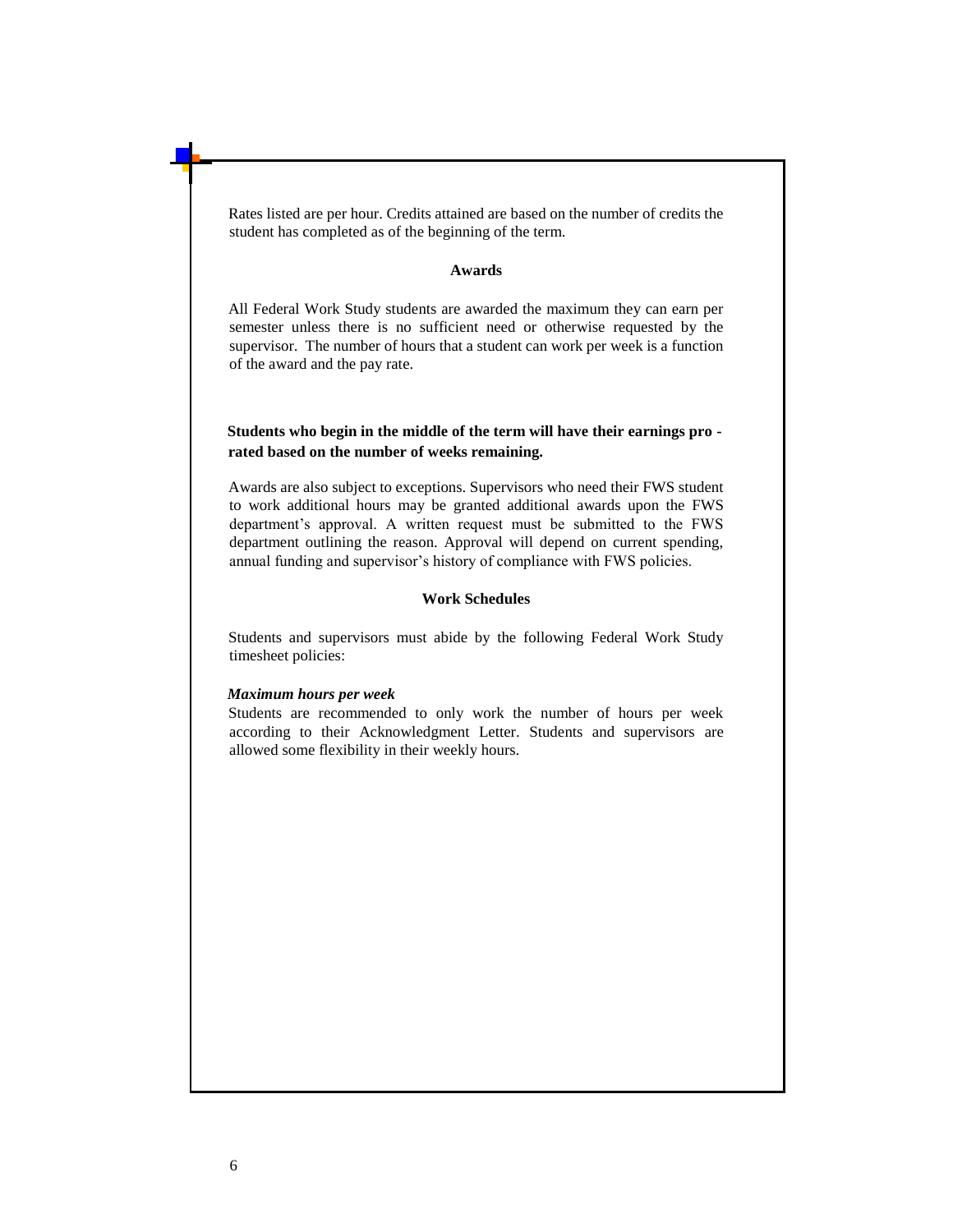For example, if a student misses 2 hours one week, they may work the hours missed the following week even if this would exceed their regular weekly hours per their Acknowledgment Letter. However, under no circumstances can a student work over 35 hours in any given week.

#### *Required breaks*

Students who work between 4 to 6 consecutive hours are eligible to take a 15 minute paid break. This break need not be reflected on their timesheet. Students who work over 6 consecutive hours must take a 30 minute unpaid break. This must be clearly reflected on their timesheet by creating an additional time slice (e.g. 9:00-12:00 then 12:30-16:00).

#### **Work Schedule Policies Summary**

- Students should abide by their weekly number of hours per their letter.
- If a student works over 6 consecutive hours, a mandatory 30 minute unpaid break must be reflected on the timesheet.
- Work hours must not conflict with the student's class schedule.

#### *Class Conflicts*

Student's hours must not conflict with the student's class schedule. Students cannot work when they have classes scheduled. When a class is canceled, a student may work during the time the class would have taken place. The student or the supervisor should inform the FWS department when this happens. Class conflict rules do not apply during break weeks (see page 8), holidays and online classes.

## **Non-Compliance**

Supervisors who do not comply with the above timesheet policies will be notified by phone calls, e-mails or letters and penalized according to frequency and severity. Sanctions may run from a temporary limit on FWS hiring up to permanent elimination of FWS privileges.

In addition, time slices that do not conform to the policies will be disallowed from the Federal Work Study Program and charged 100% to Berkeley Funds (Part-Time budget).

## **Break Weeks**

Federal Work Study students are not typically budgeted for the break weeks. Both students and supervisors should always assume that students are ineligible to work during break weeks.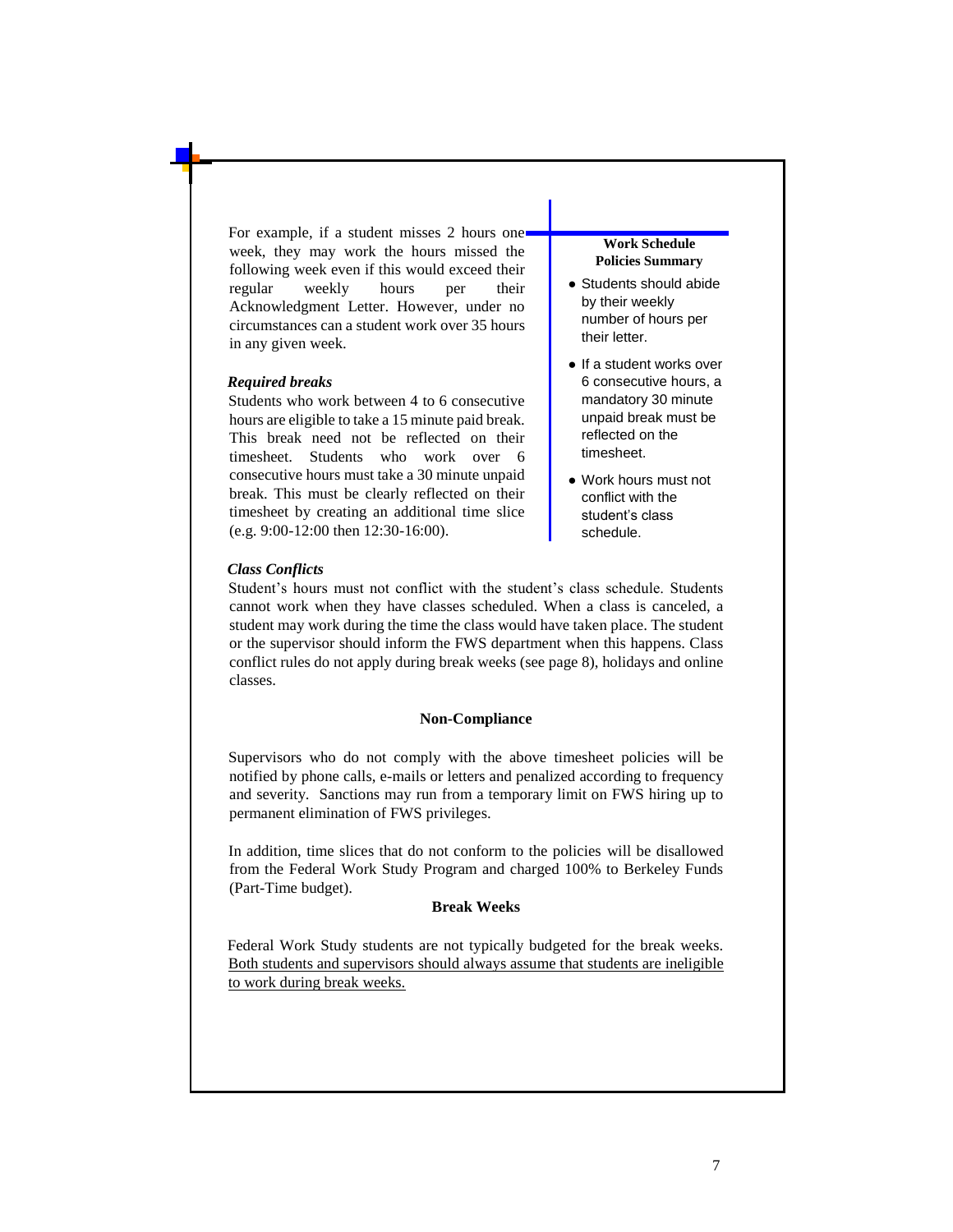One week prior to the break week, the Federal Work Study Department checks the salaries already earned and projects the amount of award he student will have left from his/her package. Students with a projected remaining award will become eligible to work during the break week. An e-mail will be sent both to the student and to the supervisor to advise them of the number of hours they are eligible to work.

Students who will be not be attending the next term will be ineligible to work on the break week (withdrawals, graduates, leave of absences, etc.)

## **Payroll Procedures**

All Federal Work Study students are required to submit their hours in Ultipro on a weekly basis. Timesheets are due every Monday for the previous week. Supervisors must approve the timesheets submitted every Wednesday.

Failure to comply with the timesheet deadlines may delay the student's pay. In addition, late timesheets may be charged to the department's part-time budget. Continued disregard of deadlines is considered non-compliance and may result in sanctions depending on frequency and severity (see Non-Compliance, page 7)

FWS students are paid on the 15th and at the end of the month through either Direct Deposit or the Money Network Service Card. The pay card is sent to the student by mail prior to their first pay check.

Students can get access to their funds faster by enrolling in the Direct Deposit program. Once enrolled, funds are directly deposit to the student's chosen bank account. Students may enroll for Direct Deposit through Ultipro.

### **Changes & Termination**

Changes to the student's position such as supervisor changes or transfer to another department must be communicated to the FWS department.

If a student is unreliable or does not perform the assigned duties responsibly, it may be necessary to terminate the student's employment. A student should be treated fairly and courteously, as would any other employee. When a student is terminated, the Federal Work Study department must be informed as soon as possible.